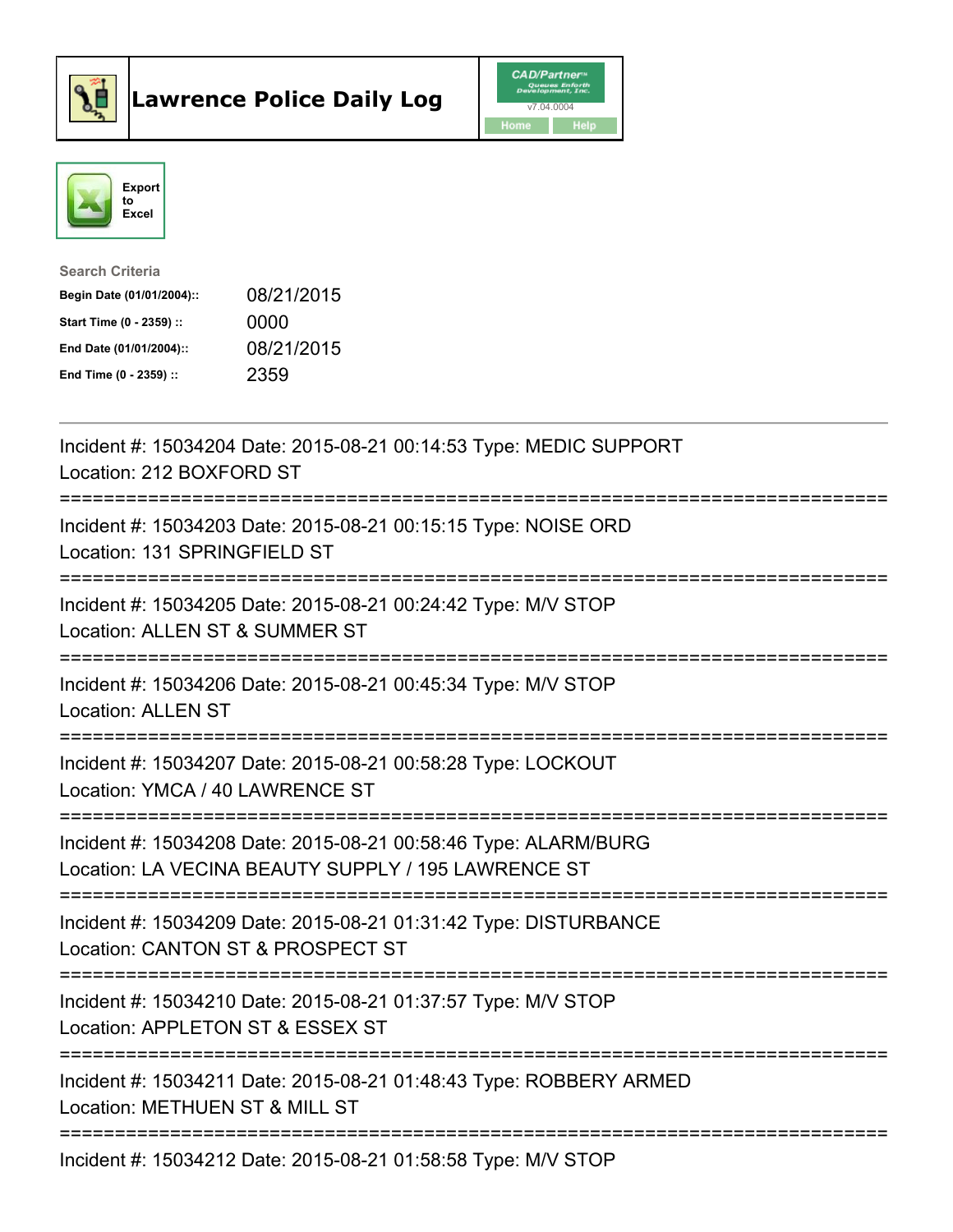Location: 169 HAVERHILL ST =========================================================================== Incident #: 15034213 Date: 2015-08-21 02:03:13 Type: NOISE ORD Location: 133 ESSEX ST =========================================================================== Incident #: 15034214 Date: 2015-08-21 02:10:49 Type: M/V STOP Location: HAVERHILL ST & WEST ST =========================================================================== Incident #: 15034215 Date: 2015-08-21 02:14:31 Type: SHOTS FIRED Location: 75 BROOKFIELD ST =========================================================================== Incident #: 15034216 Date: 2015-08-21 02:29:26 Type: MEDIC SUPPORT Location: 12 ORCHARD ST ============================= Incident #: 15034217 Date: 2015-08-21 02:54:20 Type: MEDIC SUPPORT Location: 9 PORTLAND ST FL 2 =========================================================================== Incident #: 15034218 Date: 2015-08-21 03:17:30 Type: MEDIC SUPPORT Location: 302 HIGH ST FL 2 =========================================================================== Incident #: 15034219 Date: 2015-08-21 03:20:29 Type: M/V STOP Location: EXCHANGE ST & MYRTLE ST =========================================================================== Incident #: 15034220 Date: 2015-08-21 03:23:34 Type: MEDIC SUPPORT Location: BROADWAY & LOWELL ST =========================================================================== Incident #: 15034221 Date: 2015-08-21 03:36:49 Type: UNWANTEDGUEST Location: SEVEN ELEVEN / 99 HAMPSHIRE ST =========================================================================== Incident #: 15034222 Date: 2015-08-21 03:42:50 Type: MAL DAMG PROG Location: NEW BALANCE ATHLETIC SHOE CORP / 5 S UNION ST =========================================================================== Incident #: 15034223 Date: 2015-08-21 03:46:00 Type: M/V STOP Location: AMESBURY ST & COMMON ST =========================================================================== Incident #: 15034224 Date: 2015-08-21 03:47:36 Type: MAL DAMG PROG Location: 66 BERNARD AV FL 2 =========================================================================== Incident #: 15034225 Date: 2015-08-21 04:06:06 Type: NOISE ORD Location: ELM ST & LINCOLN CT =========================================================================== Incident #: 15034226 Date: 2015-08-21 06:20:41 Type: VIO CITY ORD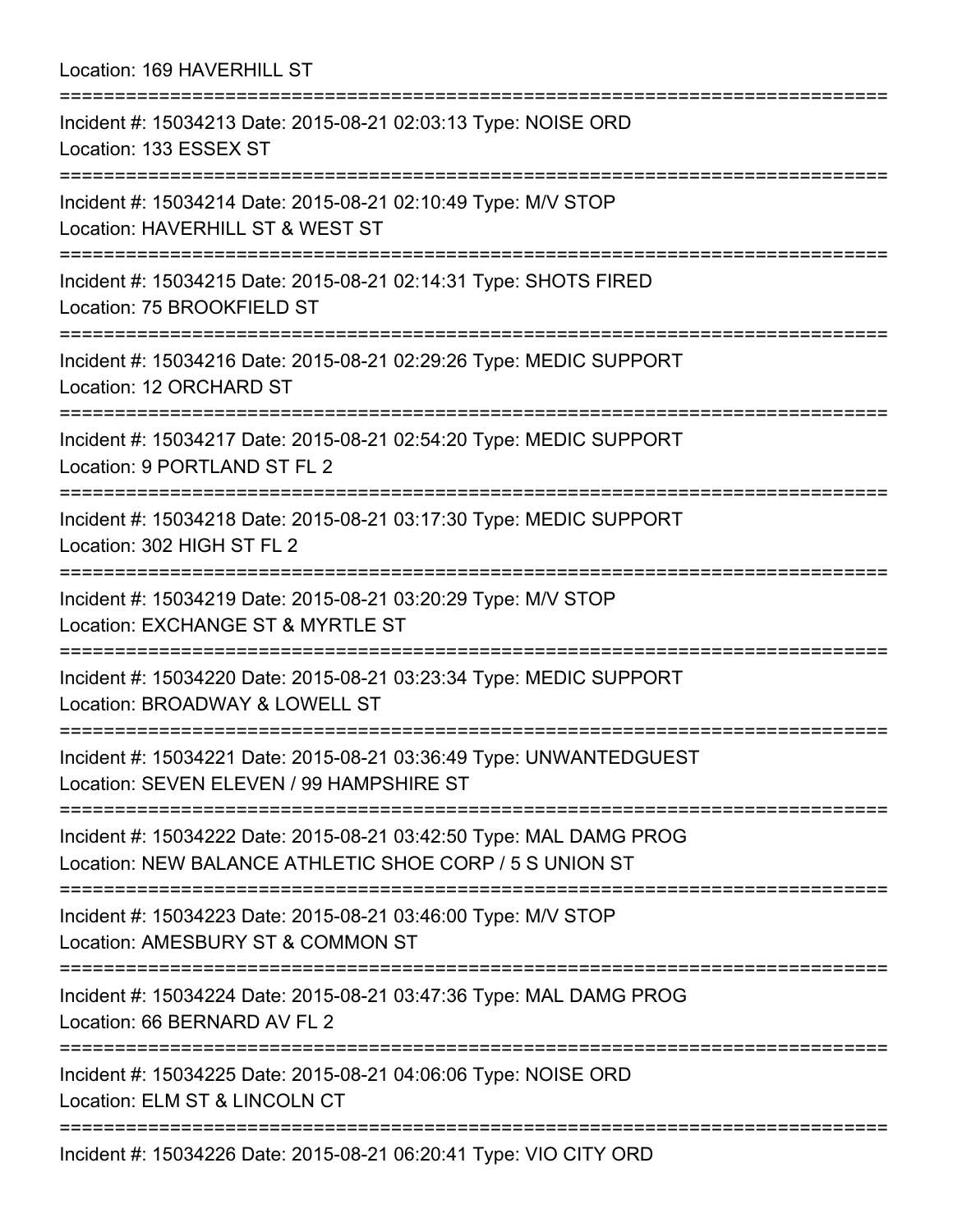| Incident #: 15034227 Date: 2015-08-21 06:42:25 Type: MAN DOWN<br>Location: 143 S UNION ST                                                       |
|-------------------------------------------------------------------------------------------------------------------------------------------------|
| Incident #: 15034228 Date: 2015-08-21 06:44:32 Type: DRUG VIO<br>Location: 53 PORTLAND ST                                                       |
| Incident #: 15034229 Date: 2015-08-21 06:46:31 Type: MEDIC SUPPORT<br>Location: 62 HAMPSHIRE ST #1B<br>=================                        |
| Incident #: 15034230 Date: 2015-08-21 06:58:41 Type: ALARMS<br>Location: CLUBHOUSE / 1 RIVER POINTE WY                                          |
| Incident #: 15034231 Date: 2015-08-21 07:22:01 Type: STOL/MV/PAS<br>Location: 8 RESERVOIR ST                                                    |
| Incident #: 15034232 Date: 2015-08-21 07:26:57 Type: MEDIC SUPPORT<br>Location: GLCAC HEAD START / 62 PARK ST                                   |
| Incident #: 15034233 Date: 2015-08-21 08:17:00 Type: M/V STOP<br>Location: AMESBURY ST & METHUEN ST                                             |
| Incident #: 15034234 Date: 2015-08-21 08:17:47 Type: SUS PERS/MV<br>Location: ARLINGTON ST & CENTRE ST                                          |
| Incident #: 15034235 Date: 2015-08-21 08:25:27 Type: M/V STOP<br>Location: S BROADWAY & SHATTUCK ST                                             |
| Incident #: 15034236 Date: 2015-08-21 08:27:05 Type: ALARMS<br>Location: ESPERANZA ACADEMY / 198 GARDEN ST                                      |
| ==================================<br>Incident #: 15034237 Date: 2015-08-21 08:30:15 Type: ALARMS<br>Location: EL MERCADO MARKET / 49 WALNUT ST |
| Incident #: 15034238 Date: 2015-08-21 08:31:51 Type: M/V STOP<br>Location: COMMON ST & HAMPSHIRE ST                                             |
| Incident #: 15034239 Date: 2015-08-21 08:34:54 Type: AUTO ACC/NO PI<br>Location: 360 MERRIMACK ST                                               |
| Incident #: 15034240 Date: 2015-08-21 08:44:20 Type: STOL/MV/PAS                                                                                |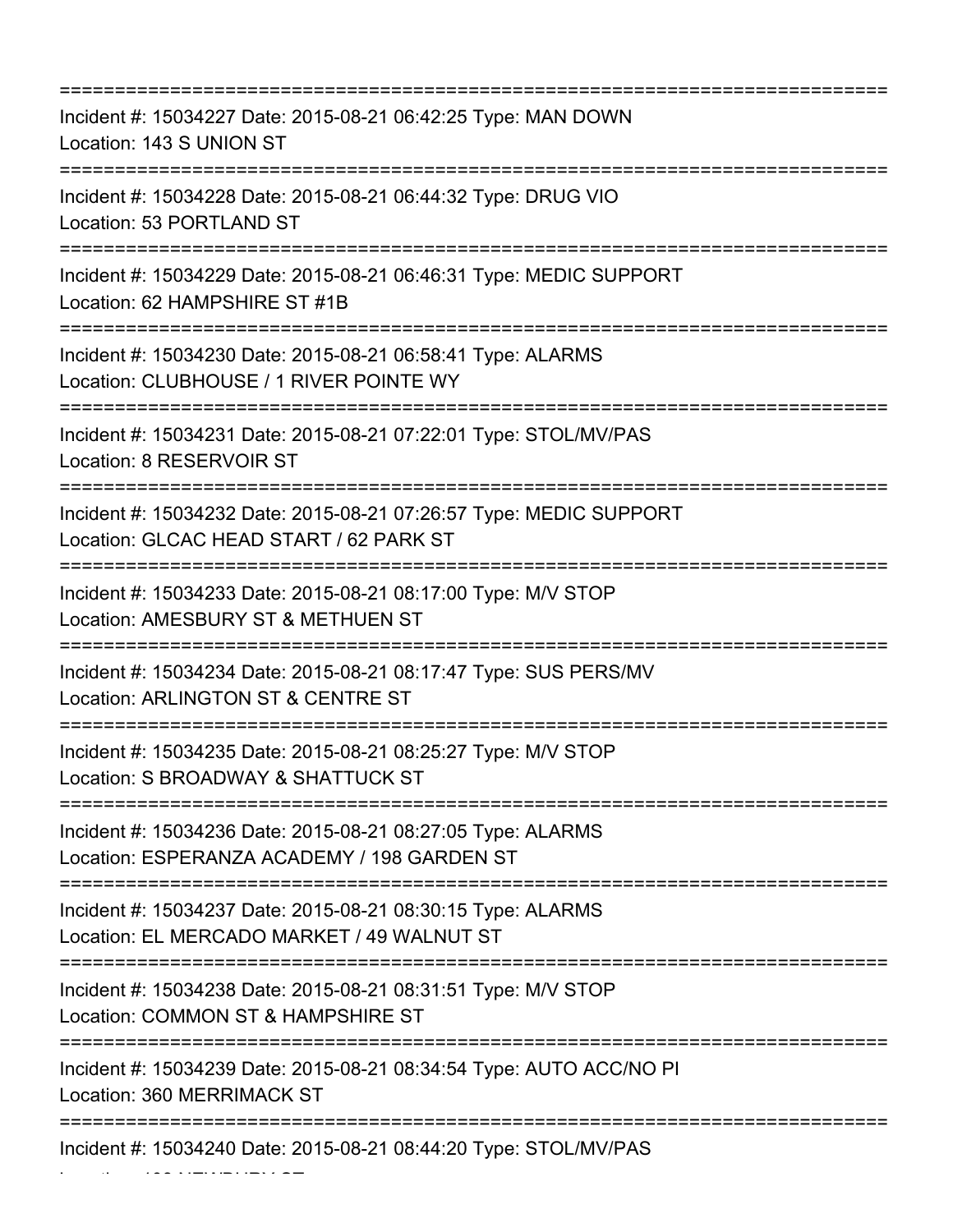| Incident #: 15034241 Date: 2015-08-21 08:50:43 Type: DISTURBANCE<br>Location: 3 MONROE ST<br>:======================                                                                         |
|----------------------------------------------------------------------------------------------------------------------------------------------------------------------------------------------|
| Incident #: 15034242 Date: 2015-08-21 09:18:30 Type: MISSING PERS<br><b>Location: 7 TRENTON ST</b>                                                                                           |
| Incident #: 15034243 Date: 2015-08-21 09:20:33 Type: ASSIST FIRE<br>Location: 47 BROOK ST                                                                                                    |
| Incident #: 15034244 Date: 2015-08-21 09:24:01 Type: M/V STOP<br>Location: MAPLE ST & SHORT ST<br>=======================                                                                    |
| Incident #: 15034245 Date: 2015-08-21 09:24:54 Type: AUTO ACC/NO PI<br>Location: BROADWAY & ESSEX ST                                                                                         |
| Incident #: 15034246 Date: 2015-08-21 09:29:12 Type: KEEP PEACE<br>Location: ADVANCED AUTO PARTS / 183 BROADWAY<br>:===============================<br>===================================== |
| Incident #: 15034247 Date: 2015-08-21 09:47:25 Type: M/V STOP<br>Location: ANDOVER ST & S BROADWAY                                                                                           |
| Incident #: 15034248 Date: 2015-08-21 09:55:15 Type: DRUG VIO<br><b>Location: WILLOW ST</b>                                                                                                  |
| Incident #: 15034249 Date: 2015-08-21 10:15:44 Type: AUTO ACC/PI<br>Location: FOSTER ST & MARKET ST                                                                                          |
| Incident #: 15034250 Date: 2015-08-21 10:26:24 Type: ALARM/BURG<br>Location: PSYCHOLOGICAL CENTER / 11 UNION ST                                                                              |
| Incident #: 15034251 Date: 2015-08-21 10:40:02 Type: DISTURBANCE<br>Location: 4 MAPLE ST                                                                                                     |
| Incident #: 15034252 Date: 2015-08-21 10:43:34 Type: GENERAL SERV<br>Location: 28 ORCHARD ST                                                                                                 |
| Incident #: 15034253 Date: 2015-08-21 10:49:15 Type: GENERAL SERV<br>Location: 43 FALMOUTH ST                                                                                                |
| Incident #: 15034254 Date: 2015-08-21 10:53:20 Type: 209A/SERVE                                                                                                                              |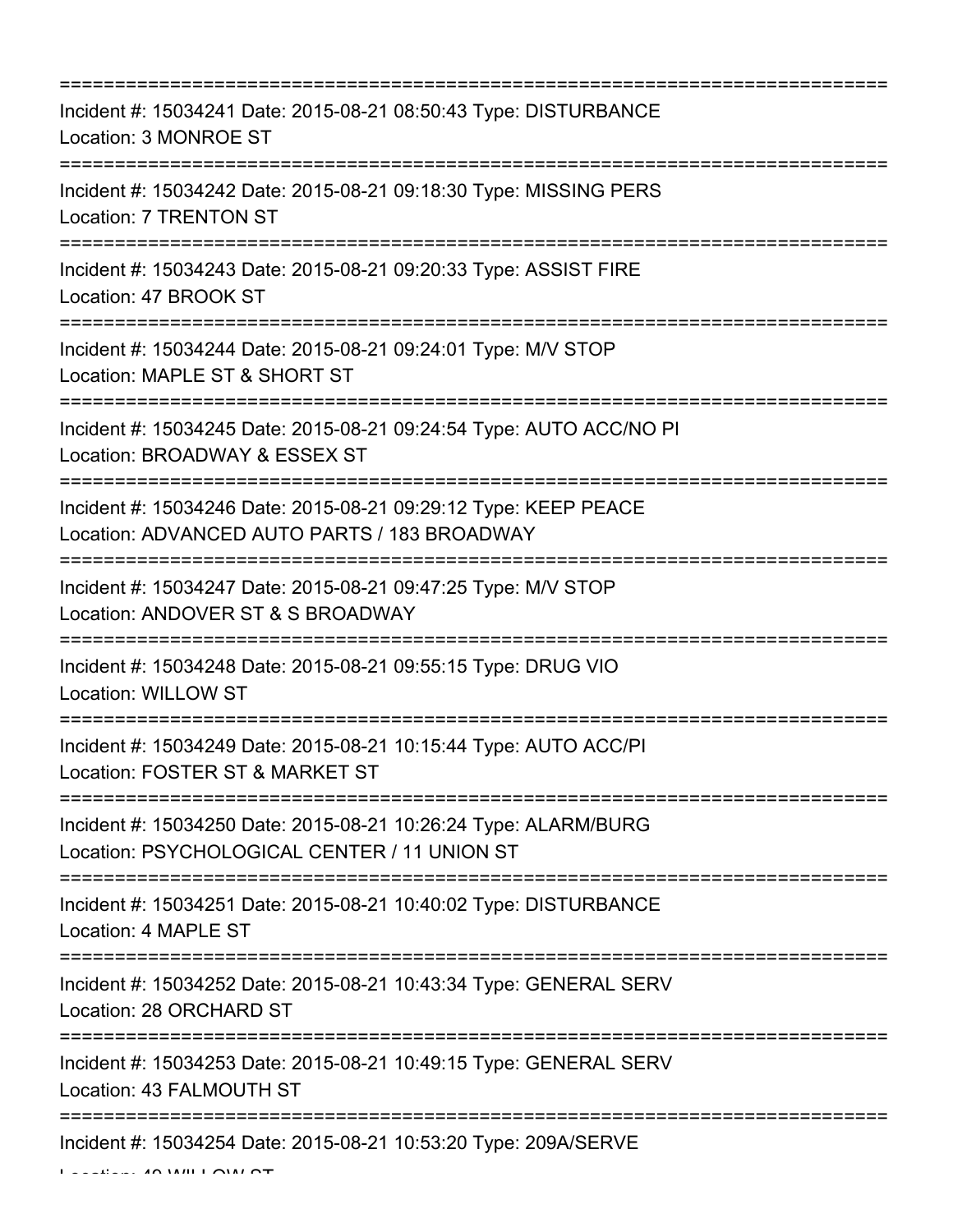| .================================<br>______________________________                                                                                             |
|-----------------------------------------------------------------------------------------------------------------------------------------------------------------|
| Incident #: 15034255 Date: 2015-08-21 10:53:43 Type: DISTURBANCE<br>Location: 103 BAILEY ST #REAR FL 1ST<br>=======================                             |
| Incident #: 15034256 Date: 2015-08-21 10:58:49 Type: 209A/SERVE<br>Location: 570 HAVERHILL ST                                                                   |
| Incident #: 15034257 Date: 2015-08-21 10:59:25 Type: SPECIAL CHECK<br>Location: 37 BROMFIELD ST                                                                 |
| Incident #: 15034258 Date: 2015-08-21 11:03:35 Type: 209A/SERVE<br>Location: 444 HAMPSHIRE ST                                                                   |
| Incident #: 15034260 Date: 2015-08-21 11:09:27 Type: RECOV/STOL/MV<br>Location: 24 INMAN ST                                                                     |
| Incident #: 15034261 Date: 2015-08-21 11:21:09 Type: CK WELL BEING<br>Location: KENDRICK ST & PARK ST                                                           |
| Incident #: 15034262 Date: 2015-08-21 11:26:18 Type: LOST PROPERTY<br>Location: 59 GROTON ST                                                                    |
| Incident #: 15034263 Date: 2015-08-21 11:39:18 Type: B&E/PAST<br>Location: DPW / 31 AUBURN ST                                                                   |
| Incident #: 15034264 Date: 2015-08-21 11:41:16 Type: TOW OF M/V<br>Location: 75 MANCHESTER ST<br>====================================<br>:===================== |
| Incident #: 15034266 Date: 2015-08-21 11:48:48 Type: CK WELL BEING<br>Location: MERRIMACK ST & S UNION ST                                                       |
| Incident #: 15034265 Date: 2015-08-21 11:49:29 Type: MEDIC SUPPORT<br>Location: 41 MANCHESTER ST<br>===============                                             |
| Incident #: 15034267 Date: 2015-08-21 12:04:29 Type: 209A/SERVE<br>Location: 26 INMAN ST #38                                                                    |
| Incident #: 15034268 Date: 2015-08-21 12:19:45 Type: AUTO ACC/NO PI<br>Location: ELAINES FISH + CHIP / 234 HAMPSHIRE ST                                         |
| Incident #: 15034269 Date: 2015-08-21 12:23:08 Type: MEDIC SUPPORT                                                                                              |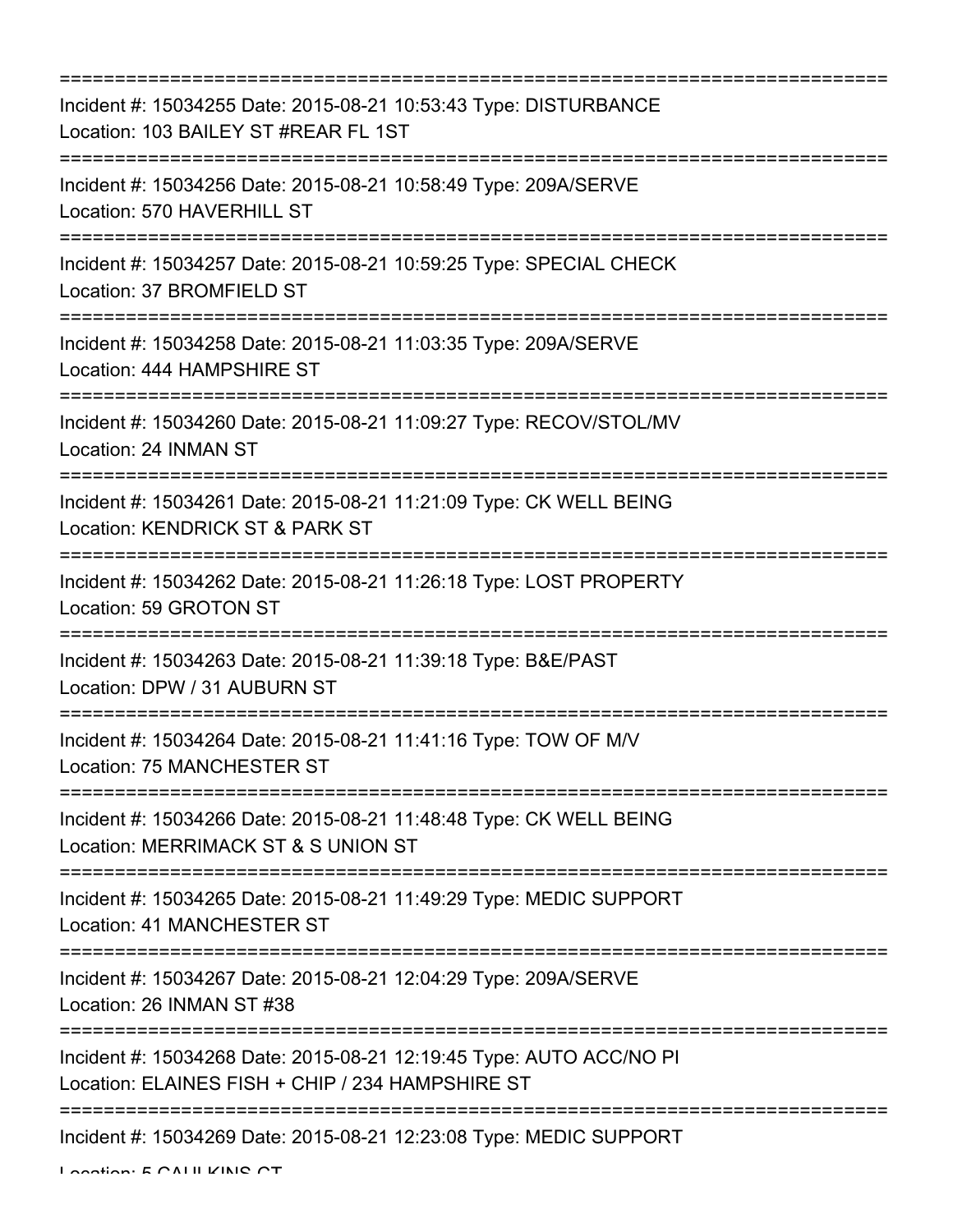| Incident #: 15034271 Date: 2015-08-21 12:25:42 Type: UNATENEDCHILD<br>Location: 1 GENERAL ST                                    |
|---------------------------------------------------------------------------------------------------------------------------------|
| Incident #: 15034270 Date: 2015-08-21 12:26:07 Type: INVEST CONT<br>Location: 182 BROADWAY<br>=====================             |
| Incident #: 15034272 Date: 2015-08-21 12:28:52 Type: AUTO ACC/NO PI<br>Location: WINTHROP AV                                    |
| Incident #: 15034273 Date: 2015-08-21 12:30:32 Type: A&B PROG<br>Location: 99 SUMMER ST                                         |
| Incident #: 15034274 Date: 2015-08-21 12:35:38 Type: GENERAL SERV<br>Location: 34 LENOX CIR                                     |
| Incident #: 15034275 Date: 2015-08-21 12:44:42 Type: WARRANT SERVE<br>Location: 126 LEXINGTON ST FL 2<br>:===================== |
| Incident #: 15034276 Date: 2015-08-21 12:59:18 Type: INVESTIGATION<br>Location: OASIS ADULT HEALTH CENTER / 120 BROADWAY        |
| Incident #: 15034277 Date: 2015-08-21 13:02:55 Type: KEEP PEACE<br>Location: 211 BRUCE ST                                       |
| Incident #: 15034278 Date: 2015-08-21 13:15:56 Type: DISTURBANCE<br>Location: 208 WILLOW ST                                     |
| Incident #: 15034279 Date: 2015-08-21 13:16:03 Type: DOMESTIC/PAST<br>Location: 123 HIGH ST                                     |
| Incident #: 15034280 Date: 2015-08-21 13:16:46 Type: E911 HANGUP<br>Location: 176 JACKSON ST #1                                 |
| Incident #: 15034281 Date: 2015-08-21 13:30:34 Type: INVEST CONT<br>Location: 7 TRENTON ST                                      |
| Incident #: 15034282 Date: 2015-08-21 13:34:14 Type: INVESTIGATION<br>Location: 90 LOWELL ST                                    |
| Incident #: 15034283 Date: 2015-08-21 13:39:55 Type: NOISE ORD<br>Location: 19 PLEASANT TER                                     |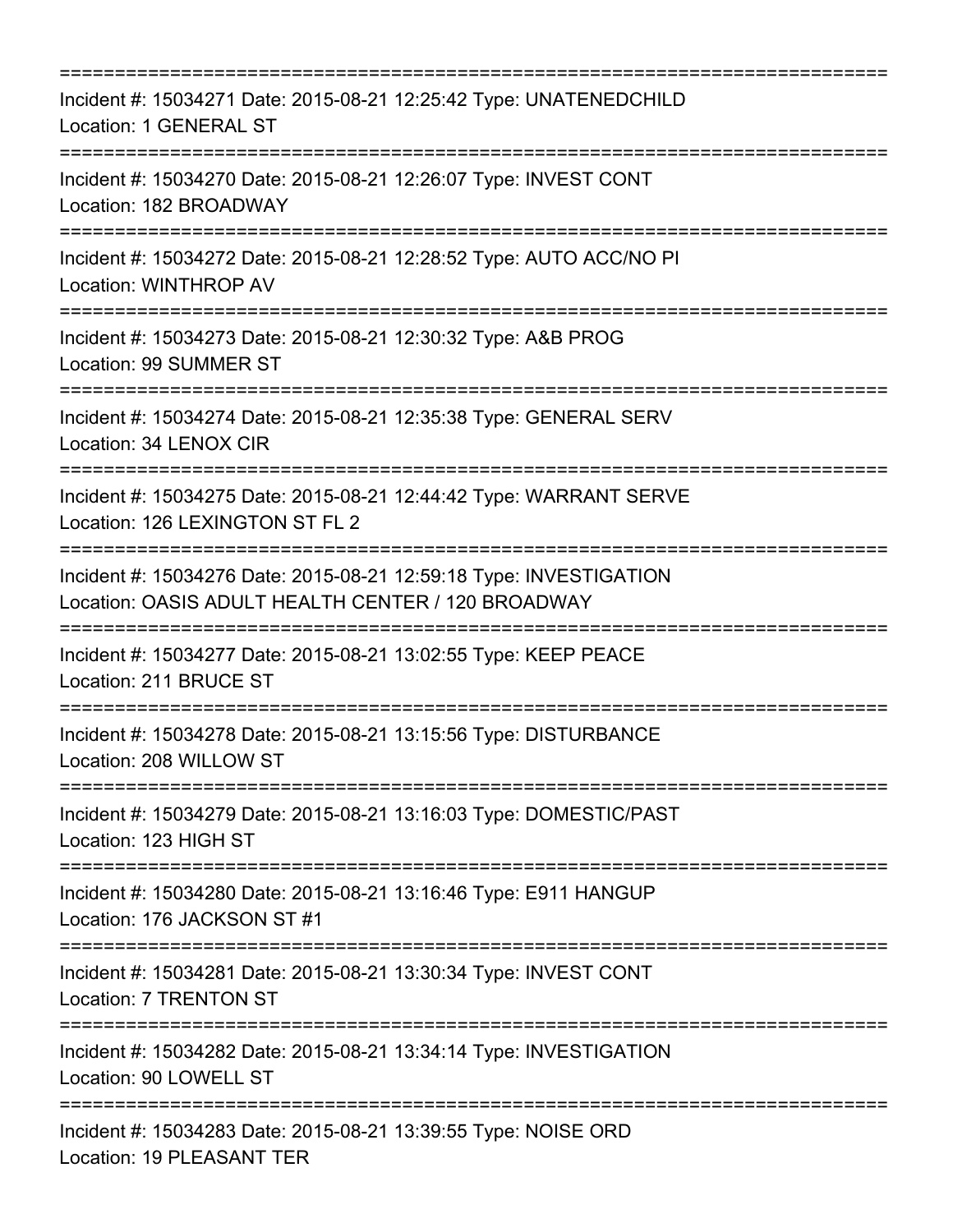Incident #: 15034284 Date: 2015-08-21 13:47:44 Type: DISTURBANCE Location: 18 FRANKLIN ST =========================================================================== Incident #: 15034285 Date: 2015-08-21 14:05:35 Type: DISTURBANCE Location: 219 E HAVERHILL ST =========================================================================== Incident #: 15034286 Date: 2015-08-21 14:13:51 Type: AUTO ACC/PED Location: HAVERHILL ST & FOREST =========================================================================== Incident #: 15034287 Date: 2015-08-21 14:47:38 Type: M/V STOP Location: 619 ESSEX ST =========================================================================== Incident #: 15034288 Date: 2015-08-21 14:59:39 Type: MEDIC SUPPORT Location: 30 MYRTLE CT #107 =========================================================================== Incident #: 15034289 Date: 2015-08-21 15:00:22 Type: MEDIC SUPPORT Location: 7 TRENTON ST =========================================================================== Incident #: 15034290 Date: 2015-08-21 15:10:05 Type: ALARM/BURG Location: 42 LAKE ST =========================================================================== Incident #: 15034291 Date: 2015-08-21 15:16:21 Type: UNKNOWN PROB Location: 51 SWAN ST FL 3 =========================================================================== Incident #: 15034292 Date: 2015-08-21 15:19:15 Type: ALARM/BURG Location: PSYCHOLOGICAL CENTER / 11 UNION ST =========================================================================== Incident #: 15034293 Date: 2015-08-21 15:25:06 Type: GENERAL SERV Location: 63 S BOWDOIN ST =========================================================================== Incident #: 15034294 Date: 2015-08-21 15:28:19 Type: DOMESTIC/PROG Location: 28 BODWELL ST FL 1ST =========================================================================== Incident #: 15034295 Date: 2015-08-21 15:31:57 Type: UNKNOWN PROB Location: 82 BENNINGTON ST =========================================================================== Incident #: 15034296 Date: 2015-08-21 15:40:40 Type: TOW OF M/V Location: 3 TRENTON ST ============================ Incident #: 15034297 Date: 2015-08-21 15:47:46 Type: MEDIC SUPPORT Location: 46 HAMLET ST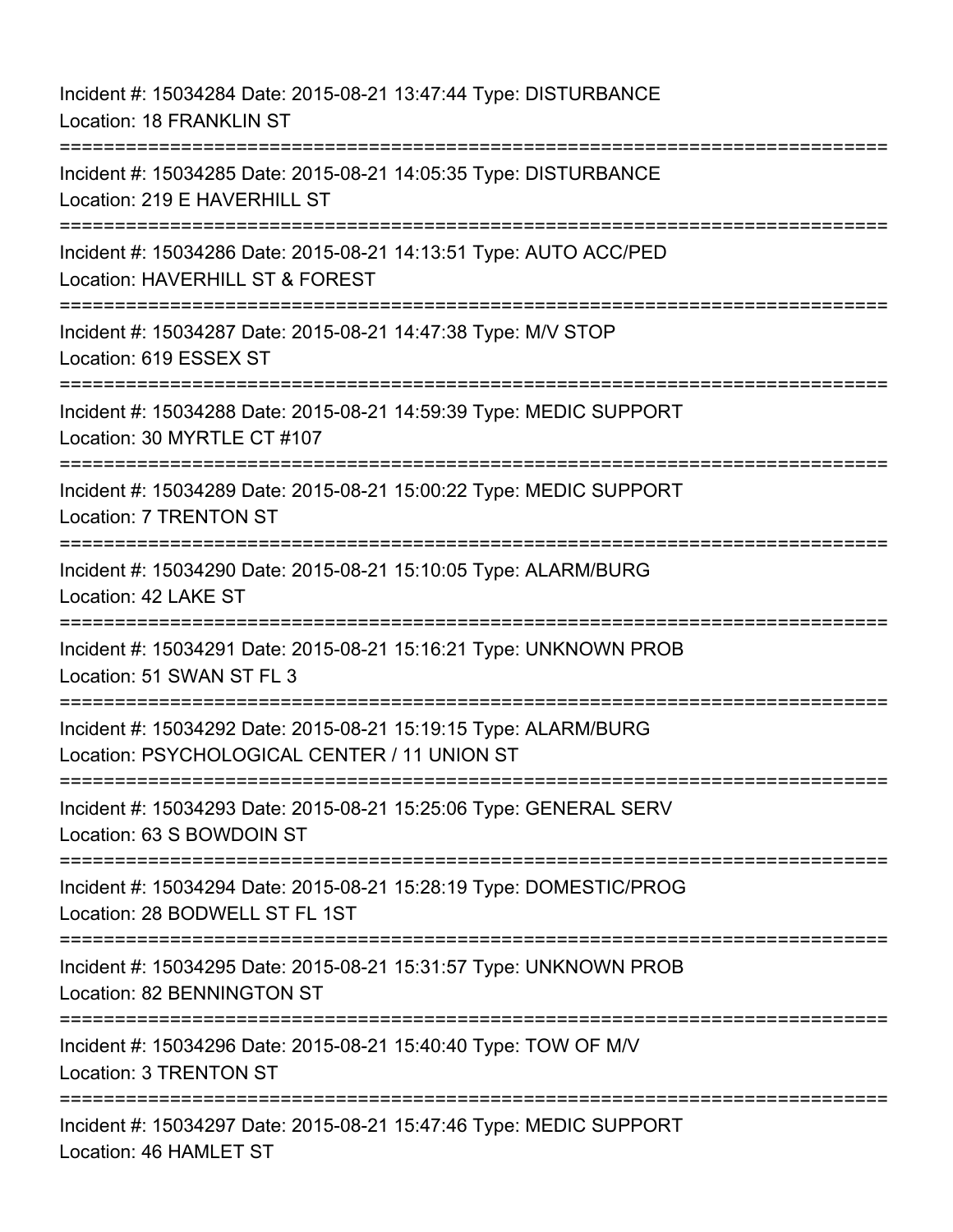Incident #: 15034299 Date: 2015-08-21 15:52:55 Type: ALARM/BURG Location: 600 HAVERHILL ST FL 1ST =========================================================================== Incident #: 15034298 Date: 2015-08-21 15:53:00 Type: MISSING PERS Location: 427 LOWELL ST =========================================================================== Incident #: 15034300 Date: 2015-08-21 17:15:57 Type: HARASSMENT Location: 35 SALEM ST =========================================================================== Incident #: 15034301 Date: 2015-08-21 17:22:41 Type: E911 HANGUP Location: 12 MAGINNIS AV =========================================================================== Incident #: 15034302 Date: 2015-08-21 17:27:27 Type: M/V STOP Location: CENTRE ST & WALNUT ST =========================================================================== Incident #: 15034303 Date: 2015-08-21 17:43:57 Type: PARK & WALK Location: BRADFORD ST & BROADWAY =========================================================================== Incident #: 15034304 Date: 2015-08-21 17:45:16 Type: M/V STOP Location: 12 BERKELEY ST =========================================================================== Incident #: 15034305 Date: 2015-08-21 17:46:37 Type: SUS PERS/MV Location: CHESTNUT ST & SHORT ST =========================================================================== Incident #: 15034306 Date: 2015-08-21 17:50:40 Type: M/V STOP Location: 205 BROADWAY =========================================================================== Incident #: 15034307 Date: 2015-08-21 17:55:19 Type: UNWANTEDGUEST Location: 73 WINTHROP AV =========================================================================== Incident #: 15034309 Date: 2015-08-21 18:02:28 Type: A&B PAST Location: 291 BROADWAY =========================================================================== Incident #: 15034308 Date: 2015-08-21 18:02:44 Type: DISTURBANCE Location: 19 N BOYLSTON ST =========================================================================== Incident #: 15034310 Date: 2015-08-21 18:07:29 Type: AUTO ACC/NO PI Location: SAL'S RESTURANT / 354 MERRIMACK ST =========================================================================== Incident #: 15034311 Date: 2015-08-21 18:07:55 Type: TOW/REPOSSED Location: 56 E LAUREL ST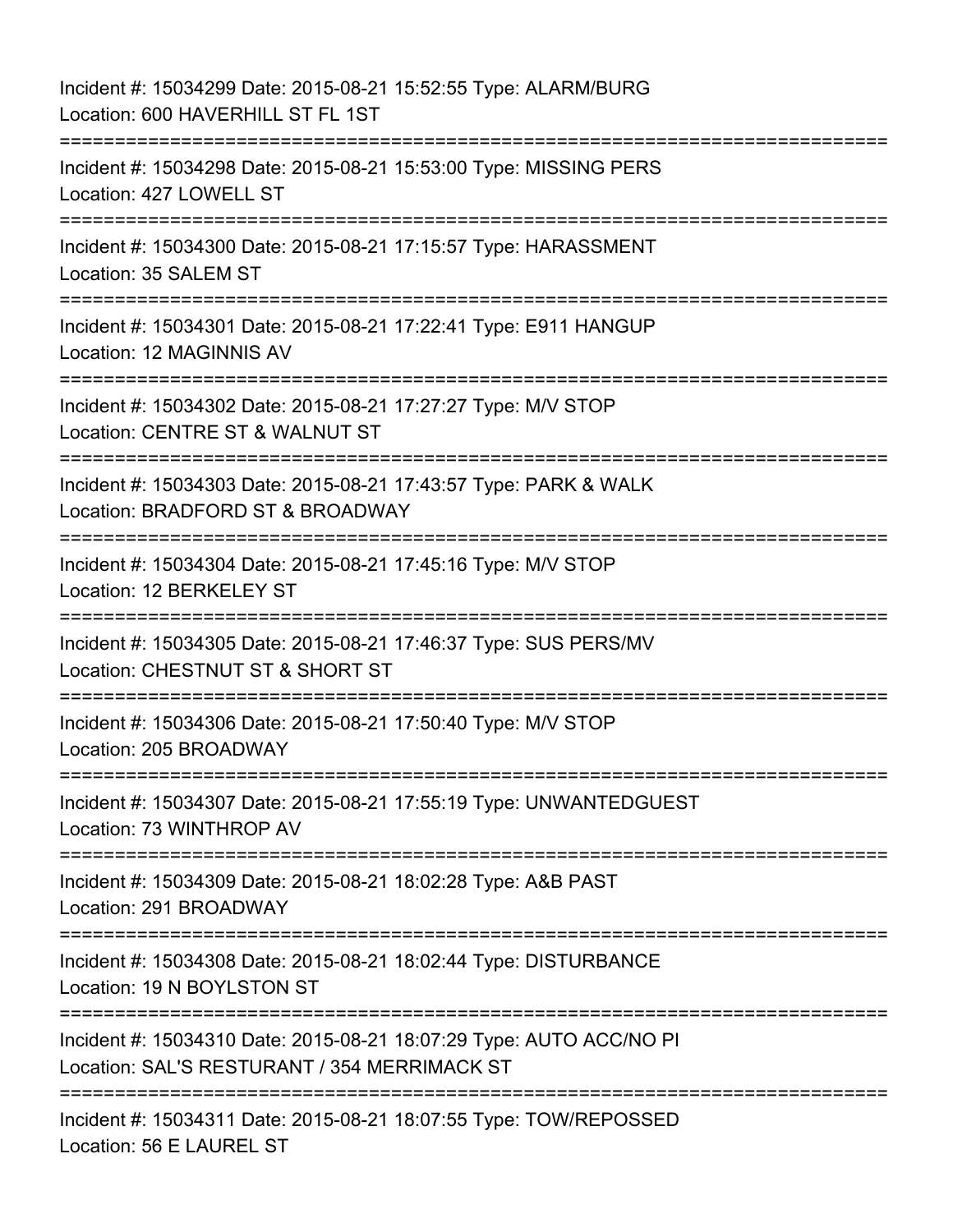Incident #: 15034312 Date: 2015-08-21 18:16:41 Type: M/V STOP Location: MEDFORD ST

=========================================================================== Incident #: 15034313 Date: 2015-08-21 18:23:17 Type: M/V STOP Location: CENTRO NIGHTCLUB / 60 COMMON ST =========================================================================== Incident #: 15034314 Date: 2015-08-21 18:26:23 Type: ANIMAL COMPL Location: 200 PARKER ST =========================================================================== Incident #: 15034315 Date: 2015-08-21 18:33:14 Type: M/V STOP Location: BROADWAY & COMMON ST =========================================================================== Incident #: 15034316 Date: 2015-08-21 18:41:09 Type: DISTURBANCE Location: 17 DURHAM ST #11 =========================================================================== Incident #: 15034317 Date: 2015-08-21 18:43:08 Type: FIGHT Location: DURHAM ST & ELLIS ST =========================================================================== Incident #: 15034319 Date: 2015-08-21 18:55:43 Type: THREATS Location: 120 BUTLER ST =========================================================================== Incident #: 15034318 Date: 2015-08-21 18:56:48 Type: DOMESTIC/PROG Location: 116 DORCHESTER ST =========================================================================== Incident #: 15034320 Date: 2015-08-21 18:58:34 Type: M/V STOP Location: MERRIMACK ST & PARKER ST =========================================================================== Incident #: 15034321 Date: 2015-08-21 19:10:50 Type: MAN DOWN Location: CHESTNUT ST & SHORT ST =========================================================================== Incident #: 15034322 Date: 2015-08-21 19:17:07 Type: DRINKING PUBL Location: 19 N BOYLESTON ST =========================================================================== Incident #: 15034323 Date: 2015-08-21 19:24:30 Type: NOISE ORD Location: 98 ABBOTT ST =========================================================================== Incident #: 15034324 Date: 2015-08-21 19:27:16 Type: ALARM/BURG Location: SOUTH LAWRENCE EAST SCHOOL / 165 CRAWFORD ST =========================================================================== Incident #: 15034325 Date: 2015-08-21 19:29:32 Type: VIO 209A Location: 280 HAVERHILL ST

===========================================================================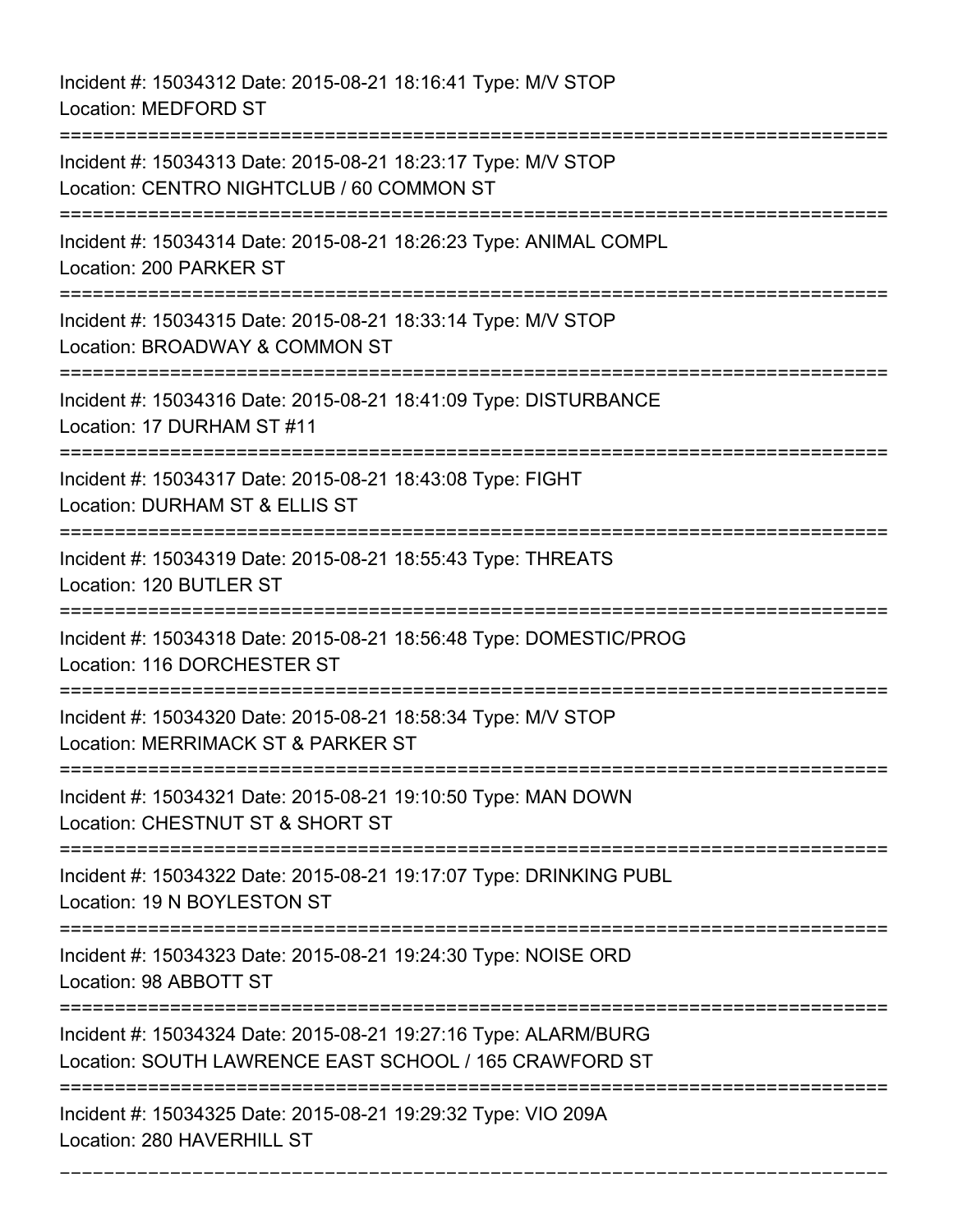| Incident #: 15034326 Date: 2015-08-21 19:31:09 Type: AUTO ACC/PI<br>Location: 50 BROADWAY                                               |
|-----------------------------------------------------------------------------------------------------------------------------------------|
| Incident #: 15034327 Date: 2015-08-21 19:36:34 Type: DRUG OVERDOSE<br>Location: 67 FARNHAM ST FL 2<br>=====================             |
| Incident #: 15034328 Date: 2015-08-21 19:38:31 Type: A&B D/W/ PROG<br>Location: 445 ESSEX ST                                            |
| Incident #: 15034329 Date: 2015-08-21 19:56:12 Type: DISTURBANCE<br>Location: CVS PHARMACY / 266 BROADWAY                               |
| Incident #: 15034330 Date: 2015-08-21 20:30:44 Type: FIGHT<br>Location: 79 AVON ST                                                      |
| Incident #: 15034331 Date: 2015-08-21 20:31:21 Type: STOL/MV/PAS<br>Location: BERKELEY ST & E HAVERHILL ST<br>========================= |
| Incident #: 15034332 Date: 2015-08-21 20:31:52 Type: NOISE ORD<br>Location: 853 ESSEX ST                                                |
| Incident #: 15034333 Date: 2015-08-21 20:32:36 Type: GENERAL SERV<br><b>Location: 4 FAIRMONT ST</b>                                     |
| Incident #: 15034334 Date: 2015-08-21 20:33:01 Type: AUTO ACC/NO PI<br><b>Location: MANCHESTER ST</b>                                   |
| Incident #: 15034335 Date: 2015-08-21 20:35:34 Type: WOMAN DOWN<br>Location: 59 TREMONT ST                                              |
| Incident #: 15034336 Date: 2015-08-21 20:36:39 Type: LARCENY/PAST<br>Location: 12 METHUEN ST                                            |
| Incident #: 15034337 Date: 2015-08-21 21:11:31 Type: THREATS<br>Location: 32 LAWRENCE ST #25                                            |
| Incident #: 15034338 Date: 2015-08-21 21:52:40 Type: A&B PAST<br>Location: 49 BRADFORD ST                                               |
| Incident #: 15034339 Date: 2015-08-21 22:04:51 Type: HIT & RUN PED<br>Location: 64 WATER ST FL 3                                        |
|                                                                                                                                         |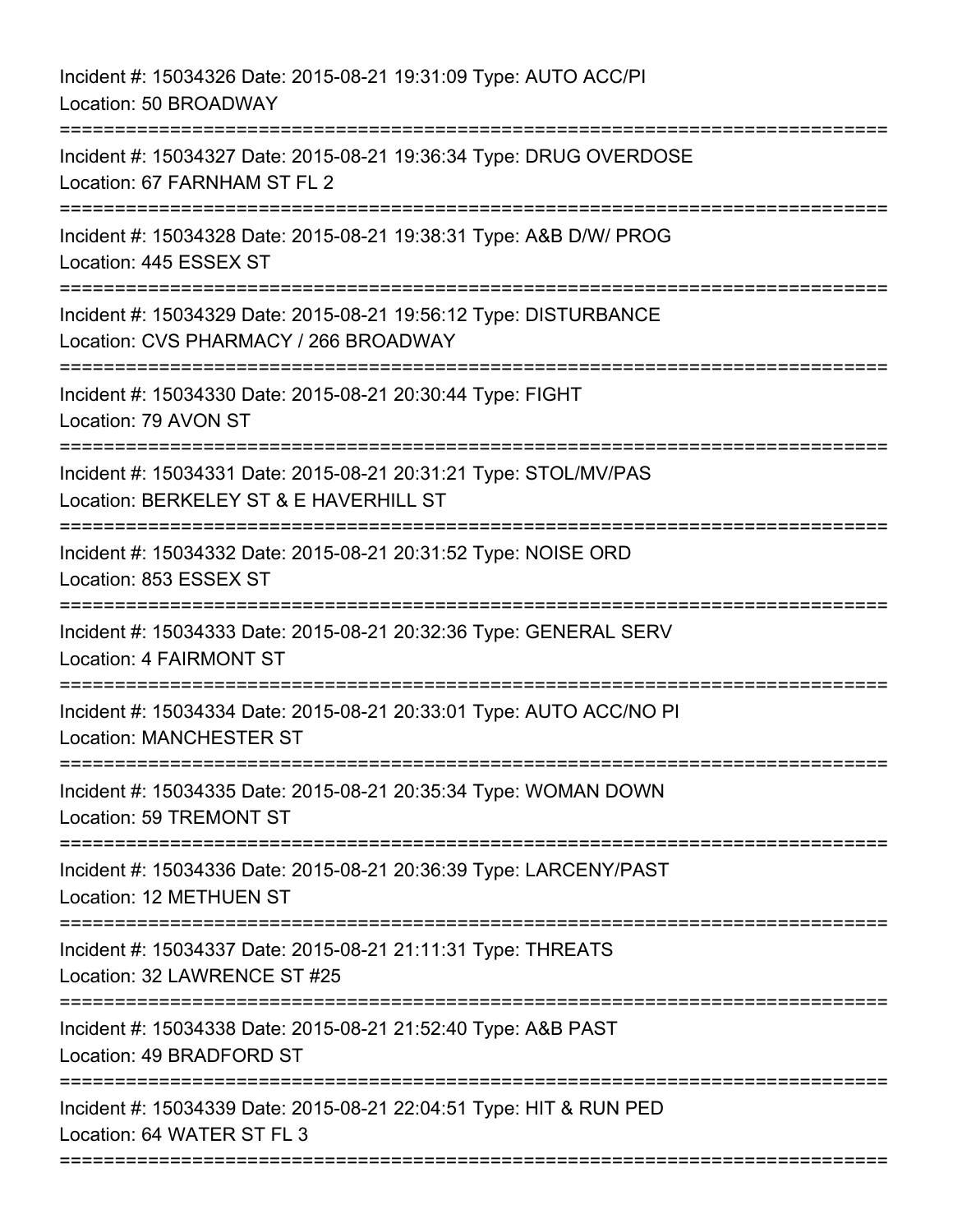| Incident #: 15034340 Date: 2015-08-21 22:13:08 Type: M/V STOP<br>Location: DRACUT ST & S BROADWAY                                                    |
|------------------------------------------------------------------------------------------------------------------------------------------------------|
| Incident #: 15034341 Date: 2015-08-21 22:37:24 Type: ALARM/BURG<br>Location: 19 N BOYLSTON ST<br>:==============                                     |
| Incident #: 15034342 Date: 2015-08-21 22:47:27 Type: NOISE ORD<br>Location: 20 KNOX ST                                                               |
| Incident #: 15034343 Date: 2015-08-21 22:48:09 Type: NOISE ORD<br>Location: 1 MILL ST<br>=======================<br>---------------------            |
| Incident #: 15034344 Date: 2015-08-21 23:06:26 Type: DRUG OVERDOSE<br>Location: 57 SPRINGFIELD ST FL 1                                               |
| Incident #: 15034345 Date: 2015-08-21 23:06:52 Type: ANIMAL COMPL<br>Location: 1 GENERAL ST                                                          |
| Incident #: 15034346 Date: 2015-08-21 23:10:22 Type: AUTO ACC/UNK PI<br>Location: ALDER ST & WILLOW ST<br>-----------------------------              |
| Incident #: 15034347 Date: 2015-08-21 23:13:45 Type: M/V STOP<br>Location: HAFFNERS CAR WASH / 330 S BROADWAY<br>=================================== |
| Incident #: 15034348 Date: 2015-08-21 23:16:18 Type: M/V STOP<br>Location: HIGH ST & STORROW ST                                                      |
| Incident #: 15034349 Date: 2015-08-21 23:21:38 Type: ALARM/BURG<br>Location: LAWRENCE HIGH SCHOOL / 71 N PARISH RD                                   |
| Incident #: 15034350 Date: 2015-08-21 23:29:03 Type: THREATS<br>Location: MARKET ST & S UNION ST                                                     |
| Incident #: 15034351 Date: 2015-08-21 23:31:50 Type: M/V STOP<br>Location: ESSEX ST & JACKSON ST                                                     |
| Incident #: 15034352 Date: 2015-08-21 23:34:21 Type: NOISE ORD<br>Location: ALDER ST & POPLAR ST                                                     |
| Incident #: 15034353 Date: 2015-08-21 23:38:32 Type: STOL/MV/PAS<br>Location: 372 ELM ST                                                             |
|                                                                                                                                                      |